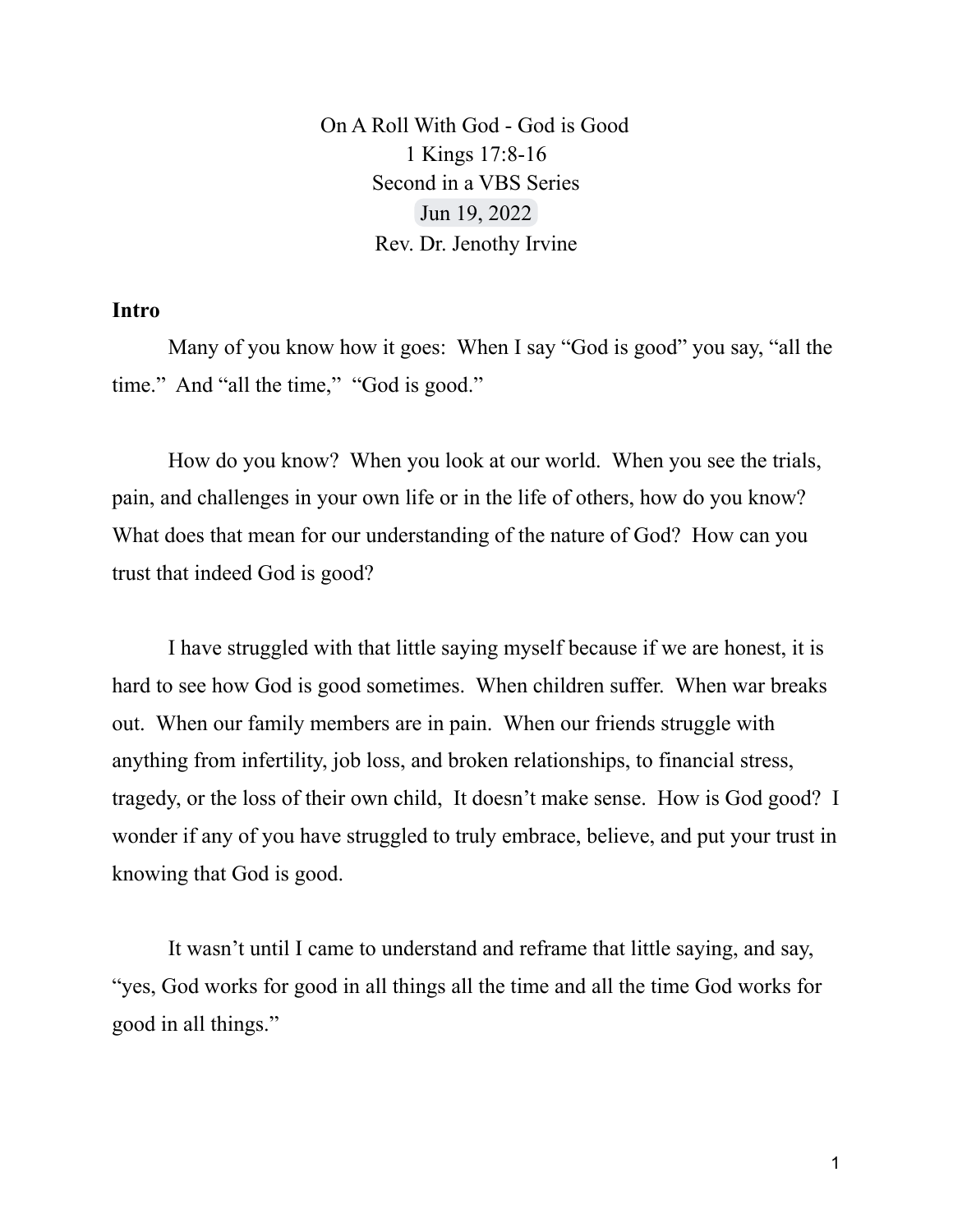**Prayer**: Dear God, we seek to know you. We seek to understand your ways. Help us to see your goodness in the midst of uncertainty, pain, fear, and suffering..

## **Message**

Last week I spoke about how God is great - his power, might, and displays of unexplainable provision of manna to the people of Israel who were living in the wilderness.

This week, I hope to speak about how God is good. Meaning God works for good, calls forth the good in the midst of bad, and how out of that goodness, God provides for us in unexpected ways.

To do that we turn to the life and lessons of the prophet Elijah. Ranked with Moses for his courage, boldness, and overall purpose in God's greater plan, Elijah's experiences show us a great deal about God's goodness.

Turn with me to 1 Kings 17 where we find the prophet Elijah taking on King Ahab. Read Text:1 Kings 17:8-16

I now have 15 minutes to cover some 400 years of Israel and Canaanite history which involves several kings, a handful of takeovers, false prophets, the pagen god Baal, sexual misconduct, exile, murder, drought, famine and so much more!

For our purposes today, the condensed history lesson is this: When King Ahab took the throne it did not take long to see that he, as the scripture tells us, "...ruled from Samaria and did even more open evil before God than anyone yet - a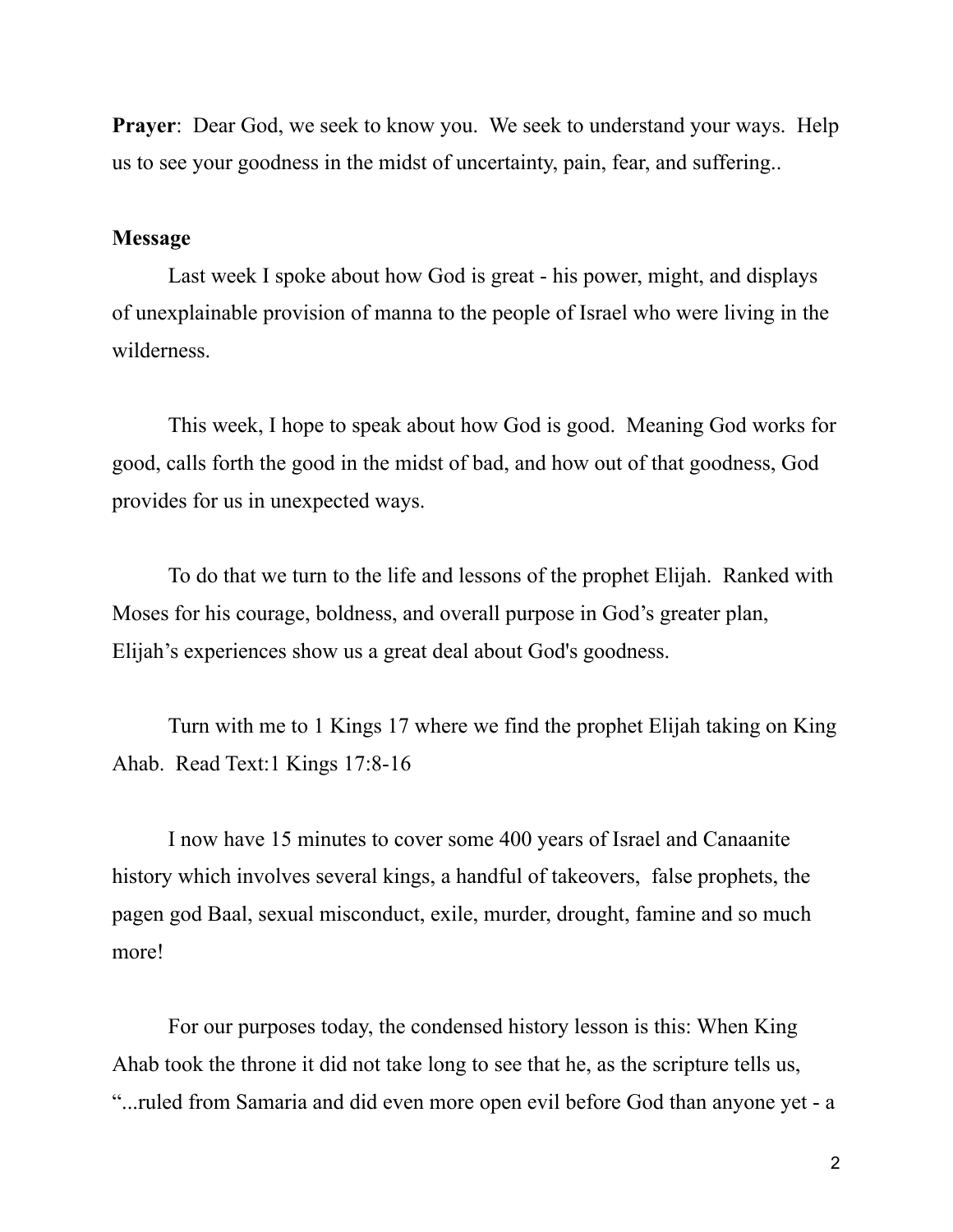new champion of evil! It wasn't enough to copy previous kings, he went all out; first by marrying Jezebel who, with her large contingent of pagan priests and prophets, spread her native Baal worshiping religion among the Israelite people and second, Ahab not only accepted Baal worship himself, but then built a sanctuary for Baal in the royal city of Samaria. Baal was a pagan god and worshiped as the god of fertility. He was also called the Lord of Rain and Dew, the two forms of moisture that were indispensable for fertile soil in Canaan (remember that later). This meant that some Israelites accepted Baal as well as Yahweh, putting Yahweh on a par with a god of nature whose supreme expressions or revelations were believed to be the elements (the weather) and biological fertility. Often Baal worship was included temple prostitutes, all night orgies, and other sexual misconduct in an attempt to please this false god. Jezebel's policies intensified the gradual contamination of the religion of Yahweh.

Ahab and Jezebel perpetuated a culture of a tumultuous, free-for-all, polytheistic, believe what you want to believe but you better believe what the king, or in this case, what the king's wife believes kind of atmosphere. Where honor and shame rule. Where position meant power. Money meant status. Connections meant control. And the more you have of any of those, the more secure your position in society, the more authority and influence you have over those with less, those who are outcast, deemed unworthy, and those who live on the margins of mainline society.

Enter Elijah, whose name means, "Yahweh is my God." Elijah goes to King Ahab with a word and warning from God. He basically tells the King, you are not God, you do not have the power or authority of Yahweh God. He tells Ahab that there was no reality except the God of Israel, stressing that no matter how many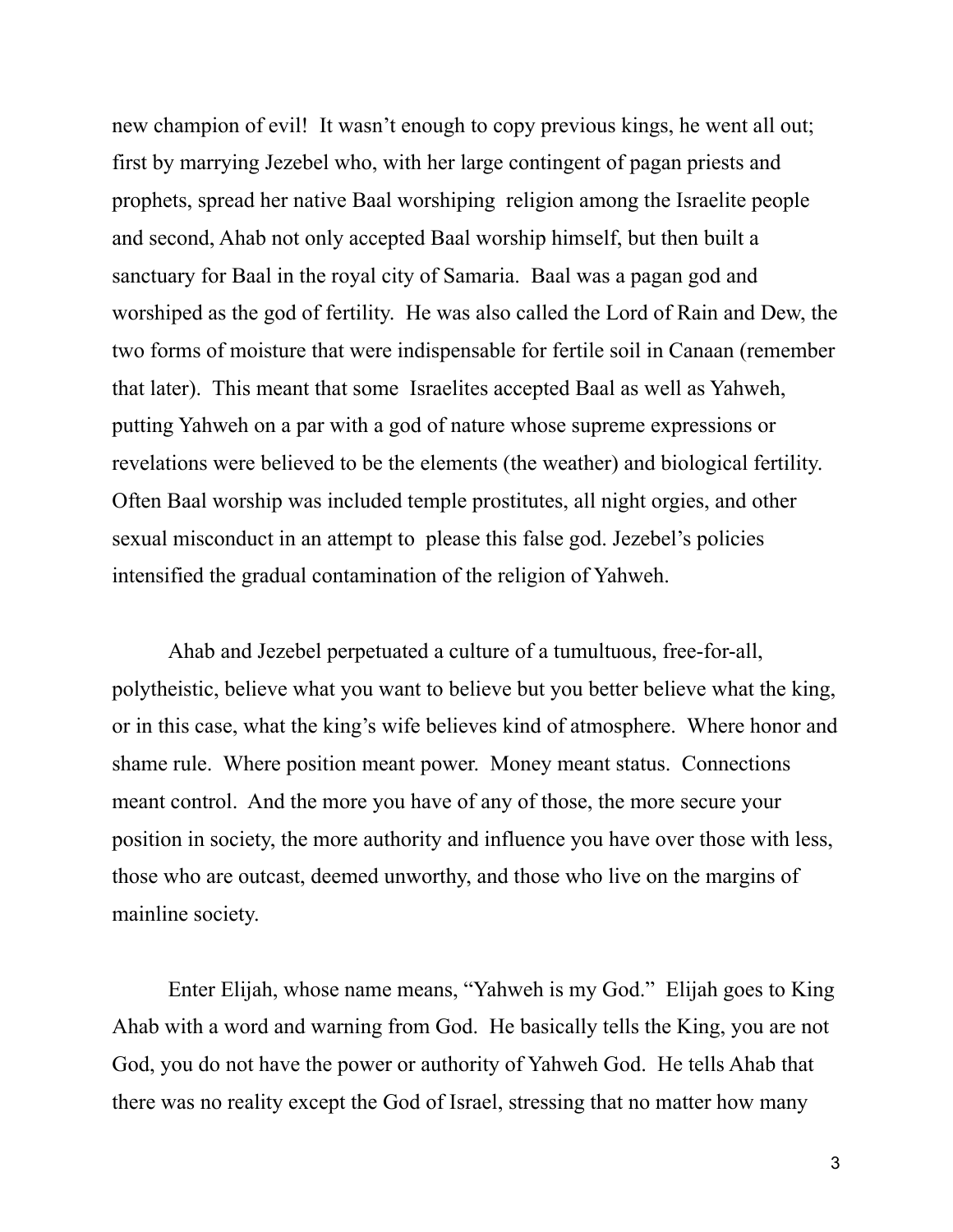other gods you put your trust, there is but one God above all and in that God is where your trust shall be.

It was the following statement however, that pushed Ahab over the edge: "As surely as God lives, the God of Israel before whom I stand in obedient service, the next years are going to see a total drought…" (17:1) That did not sit well with the king who worshiped a god of rain and dew. The Spirit of God tells Elijah to get out of town for his own safety. END PART ONE.

## PART TWO:

That is where things change for Elijah. This bold, courageous, spirit-filled, nothing will stop me prophet, now must learn that he too must completely trust that God is good and will provide and protect. He learns this in the most unexpected way, through the actions of a widow, who doesn't even believe in Yahweh God. She is a nobody with no standing, worth, or significance in that society. She was not an Israelite, but a foreigner. In other other words, God's command to Elijah sends the faithful prophet to receive nourishment from outside all the expected and predictable places of well-being. (Brueggeman 81).

What does this tell us? What does it take to trust God? Strength? Status? Answers? Influence? Power? Highly developed spiritual formation and discipleship skills and practices? None of that. To trust God takes vulnerability.

Who are the most vulnerable among us? In Elijah's day it was orphans, widows, and strangers (foreigners). Both the widow and Elijah are vulnerable in this interaction. Out of her vulnerability, she provides food, water, and a place to stay for this stranger. From Elijah's vulnerability, he experiences the faithfulness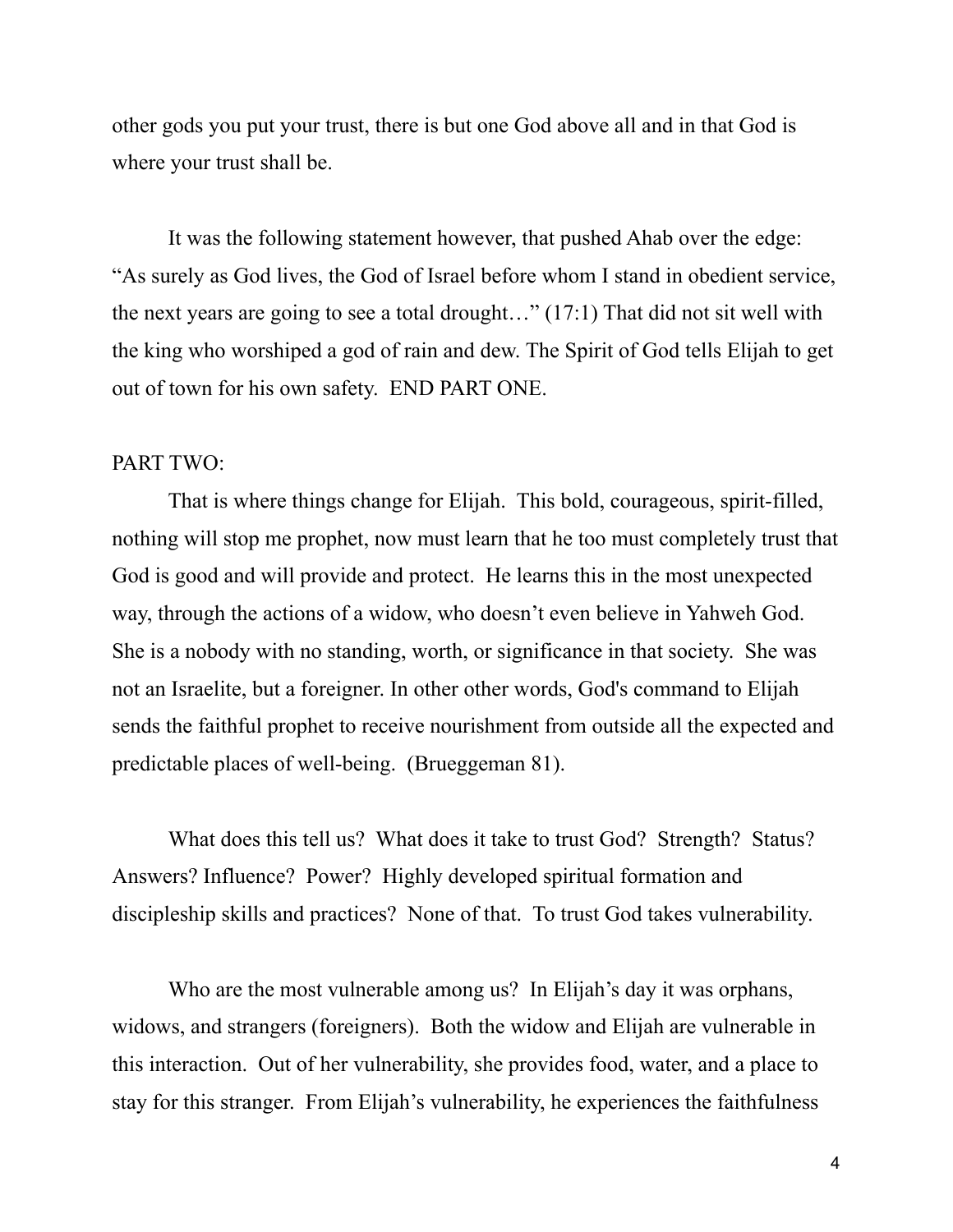of God even in the toughest of times and in unexpected circumstances. Elijah is sent by the Lord to depend on the gifts and resources of a nobody. There is an abrupt reversal of roles. The one whom we expect to be strong is needful and must submit to what was considered wretched of the earth.

What is happening here, church, is that God is doing what God does best: breaking into our ways of thinking, doing, and being and using the absolute unexpected to show us we can depend on God no matter what. To show us even when we think we know, there is more to learn. To show us that God's goodness is made known through our courageous acts of vulnerability.

Whether you identify with Elijah and are secure in your faith, feel solid in your understanding of your relationship with God and believe you pretty much have your spiritual formation and faith journey figured out OR you relate to the widow as one who works hard and has little to show for it, who because of the way the world is you feel alone, pushed aside, overlooked, or not enough, hear this: unless you recognize and can come to grips with your vulnerability, you do not fully understand what God is doing and why Jesus walked among us.

We are called to trust God completely every day. Some days that's easier than others for sure. We may not be lost in the wilderness but can you look me in the eyes and tell me your soul / spirit / or sense of self has never felt lost? We may not be in the middle of a drought or starving in the desert but can you look me in the eyes and tell me you have never been thirsty for more? Never thirsted for meaning? For purpose? Understanding? There are many here and outside these walls who are lost, and who hunger and thirst for hope, acceptance, forgiveness, mercy, peace, and love.